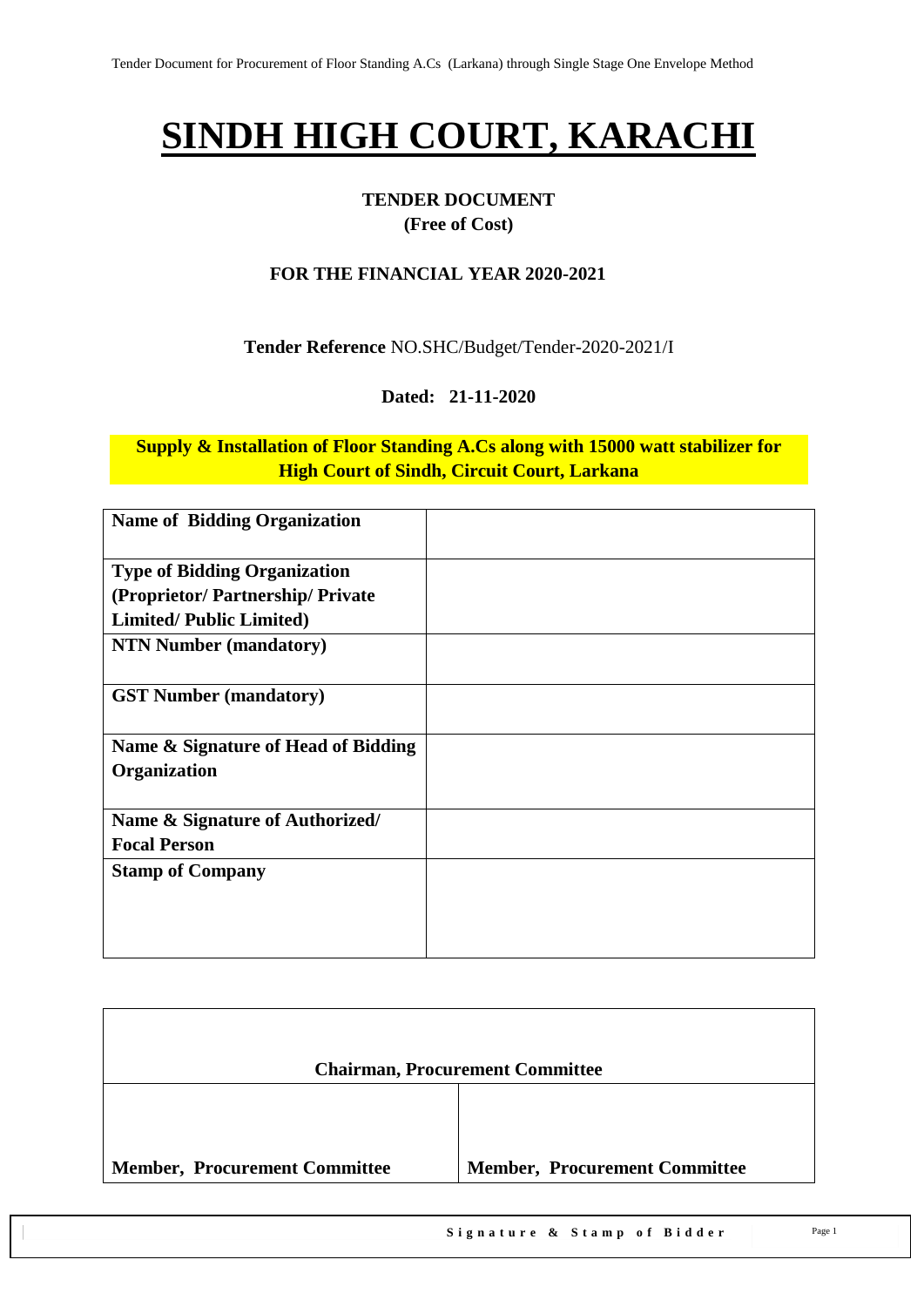#### **Contents**

| 7.4. Details of Financial Turnover/ Sales Revenue of A.Cs during the last three (03) years  14 |
|------------------------------------------------------------------------------------------------|
|                                                                                                |
|                                                                                                |
|                                                                                                |
|                                                                                                |
|                                                                                                |
|                                                                                                |
|                                                                                                |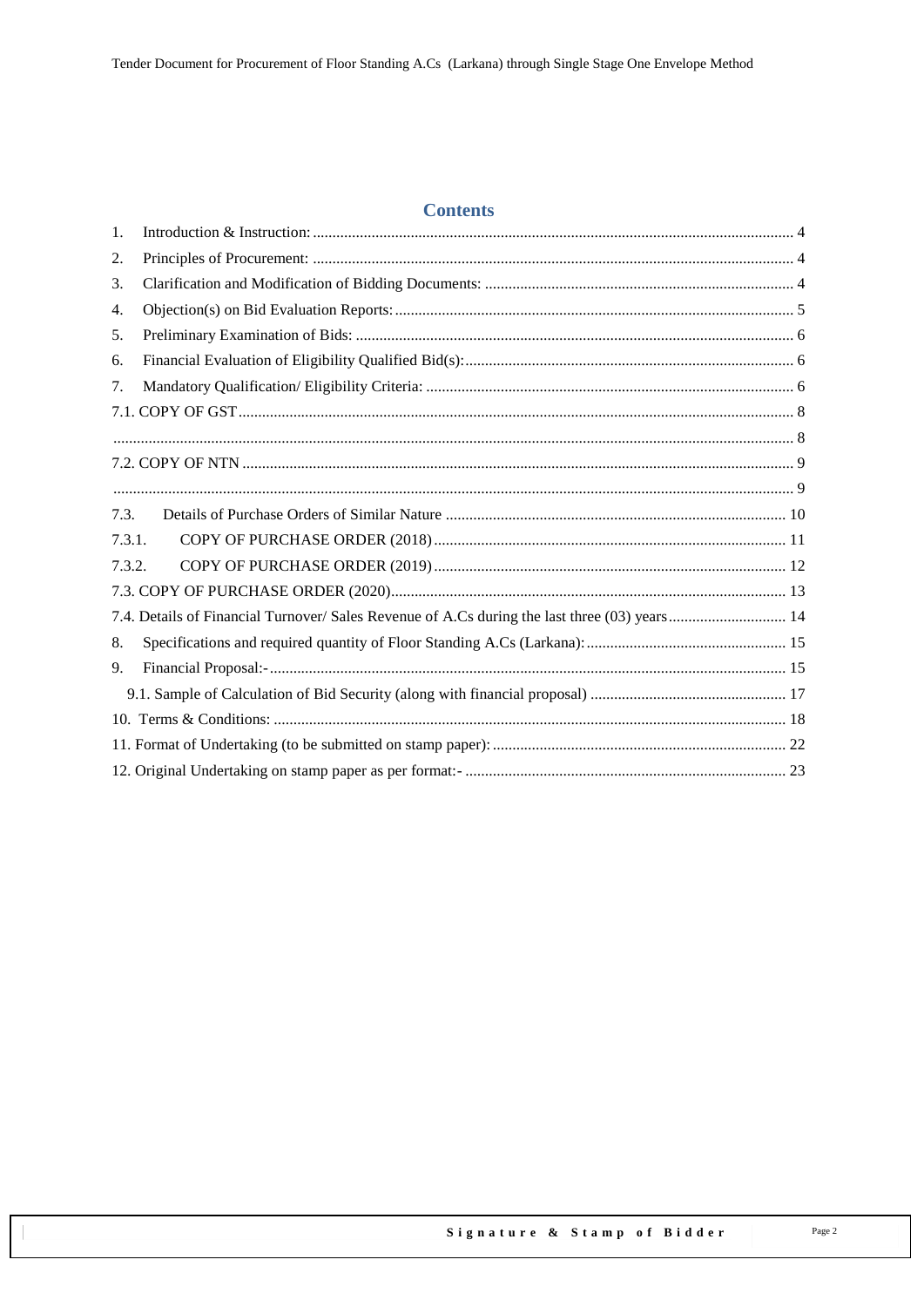\*No need to get it printed on company letter head.

Tender Reference No. 2020

**To,** 

**The Learned Registrar, Sindh High Court, Karachi.**

Respected Sir,

We, the undersigned, offer to provide our services for **"Supply & Installation of Floor Standing A.Cs for High Court of Sindh, Circuit Court, Larkana"**, as a Bid, sealed in an envelope. **Mr.** holding **CNIC No.** has been authorized to attend the Bid Meetings on behalf of our organization.

We understand that Sindh High Court is not bound to accept any Proposal you receive and reserves the right to accept or reject any offer and to annul the bidding process and reject all proposals without assigning any reason or having to owe any explanation whatsoever.

The decision of Purchase Committee shall be final and cannot be challenged on any ground at any forum and the Purchase Committee will not be liable for any loss or damage to any party acting in reliance thereon.

Sincerely,

**Name: Designation: Name of Company Dated:**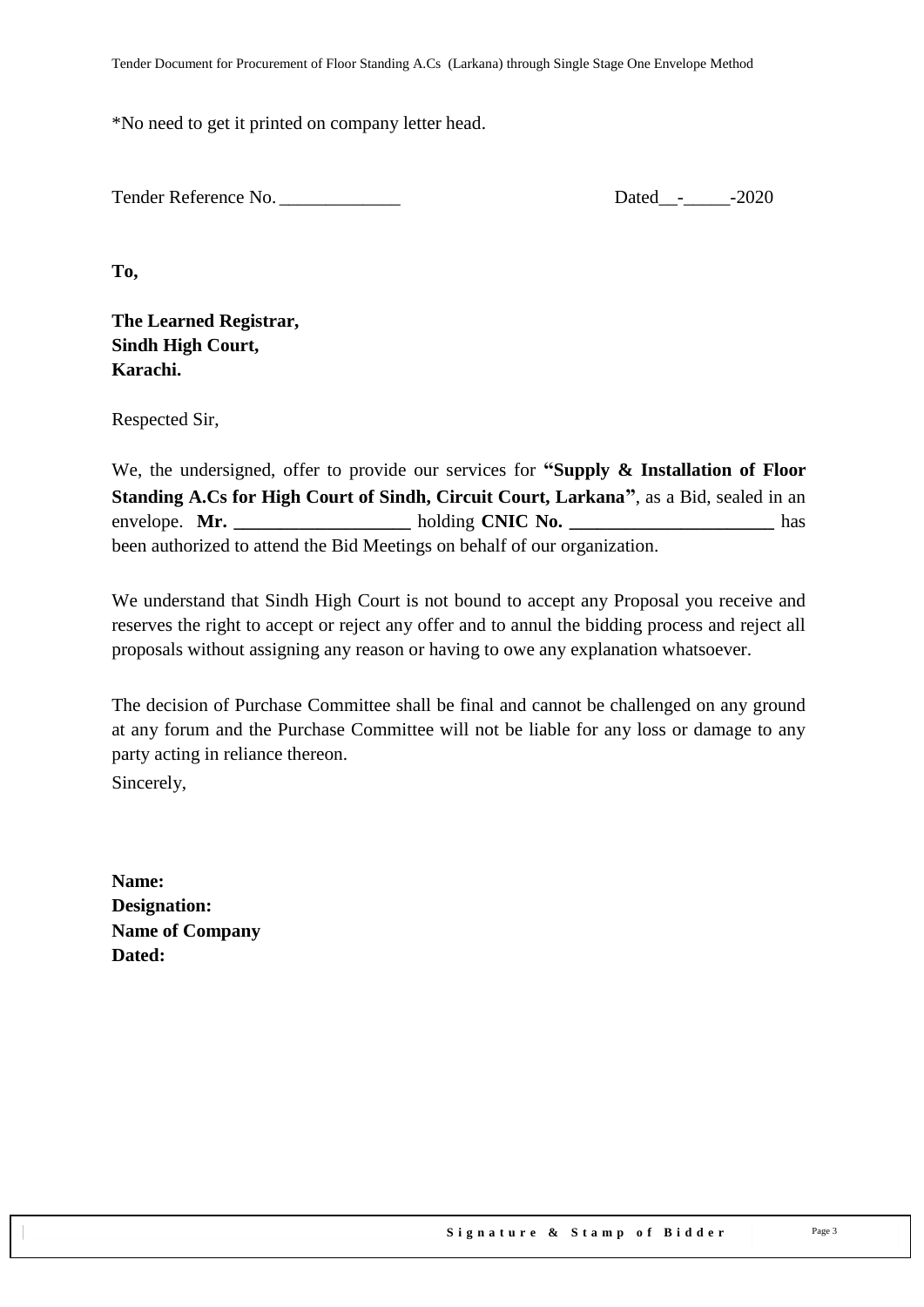# <span id="page-3-0"></span>**1. Introduction & Instruction:**

Dear Tenderer:

.

The **SINDH HIGH COURT (SHC)** is the highest judicial institution of the province of [Sindh.](https://en.wikipedia.org/wiki/Sindh) We are interested to **purchase Floor Standing A.Cs along with 15000 watt stabilizers for High Court of Sindh, Circuit Court, Larkana**, as mentioned in tender document, from your esteemed firm / agency in transparent manner. SHC reserves the right to increase/ decrease the quantities as per requirement in the light of availability of funds, as per rules.

| <b>Description</b>                                                                                            |              |  |  | Date $\&$ time of Date $\&$ time of  |  |
|---------------------------------------------------------------------------------------------------------------|--------------|--|--|--------------------------------------|--|
|                                                                                                               |              |  |  | Submission of Bids   Opening of Bids |  |
| <b>Supply &amp; Installation of Floor Standing</b> $\vert$ On or before $\vert$ On 15 <sup>th</sup> December, |              |  |  |                                      |  |
| A.Cs and 15000 watts stabilizers for 15 <sup>th</sup> December, 2020 at 2020 at 11:00 a.m.                    |              |  |  |                                      |  |
| <b>High Court of Sindh Larkana.</b>                                                                           | $10:30$ a.m. |  |  |                                      |  |

<span id="page-3-1"></span>\*Please be informed that in case of public holiday/ unforeseen events, tender will be opened on the next working day.

#### **2. Principles of Procurement:**

 Sindh High Court ensures that procurements are conducted in a *fair and transparent manner* and the object of procurement brings value for money to this Court. Hence, bidders are directed to provide soft & hard copies of all required documents as mentioned in "Eligibility Criteria".

#### <span id="page-3-2"></span>**3. Clarification and Modification of Bidding Documents:**

Bidding Document has been prepared as per rules. Clarifications (if any) for contents of bidding documents may be sent to the Procurement Committee comprising D.G (F&A), D.R (Accounts) and Accounts Officer, A.G Sindh through Registrar, High Court in writing, at least five calendar days prior to the date of opening of bid. Clarification in response to a query shall be uploaded on the official website of Sindh High Court. All bidders are advised to visit the website of Sindh High Court for keeping them updated.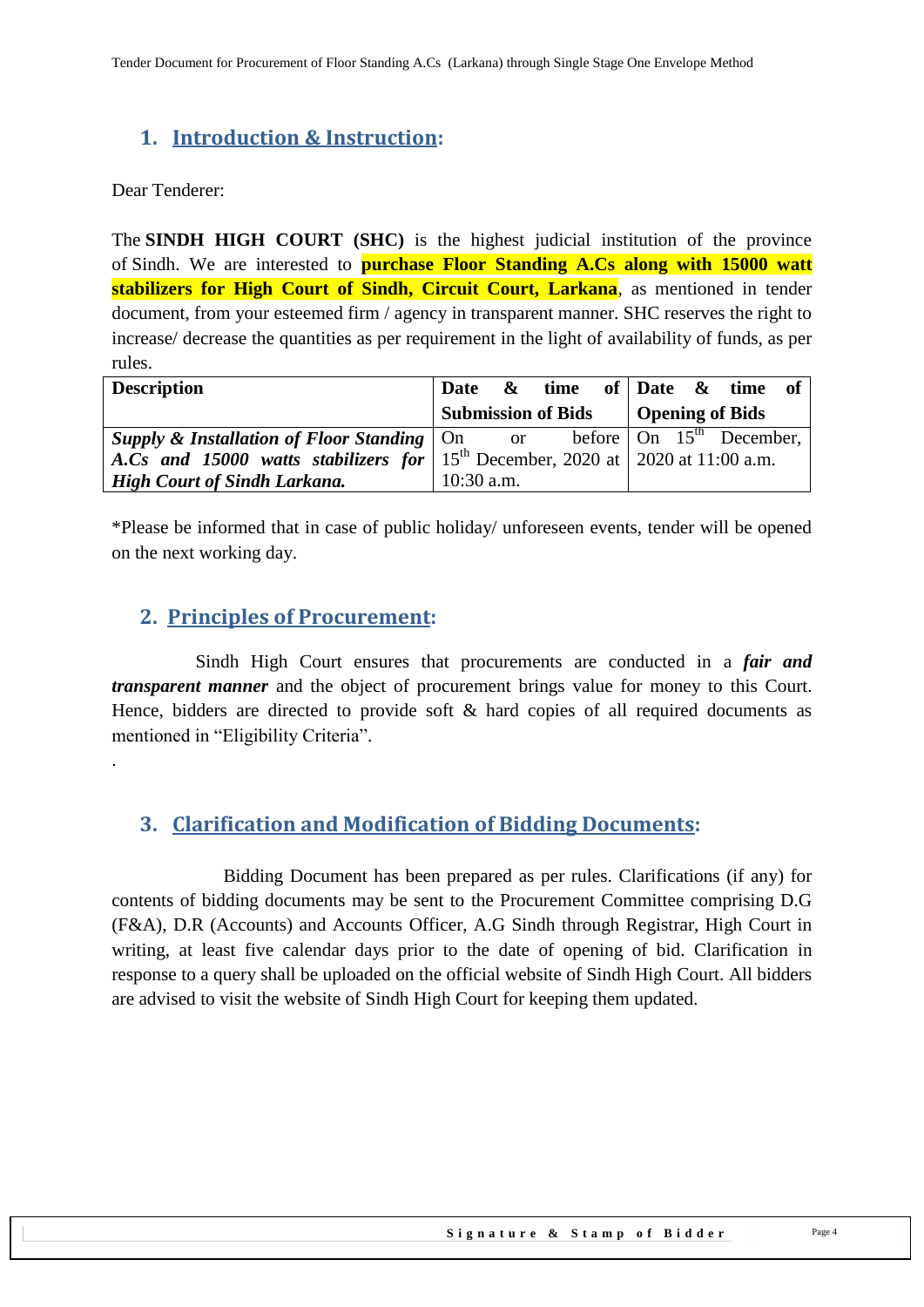It is stated that contents of bidding documents have been carefully read  $\&$ understood. All queries have been properly answered by the concerned Officers of Sindh High Court well before in time. We do not have any objections on the contents of the biding documents.

| Name:               |  |
|---------------------|--|
| <b>Designation:</b> |  |
| Signature & stamp   |  |
|                     |  |

# <span id="page-4-0"></span>**4. Objection(s) on Bid Evaluation Reports:**

 Bid Receiving Time Sheet, Bid Attendance Sheet, Eligibility Criteria Report, Technical Bid Evaluation Report and Financial Bid Evaluation Report shall be uploaded on the official website of High Court of Sindh. Objection(s) if any should be submitted within THREE (03) working days of uploading of reports. Thereafter, no objection shall be entertained.

It is undertaken that it is our responsibility to download the above mentioned bid reports from the official website of Sindh High Court. It is also undertaken that objection (s) if any will be submitted within THREE (03) working days of uploading of reports and we will not submit any objection after the lapse of time.

| <b>Name</b>        |  |
|--------------------|--|
| <b>Designation</b> |  |
|                    |  |
| <b>Cell Number</b> |  |
| Signature & stamp  |  |
|                    |  |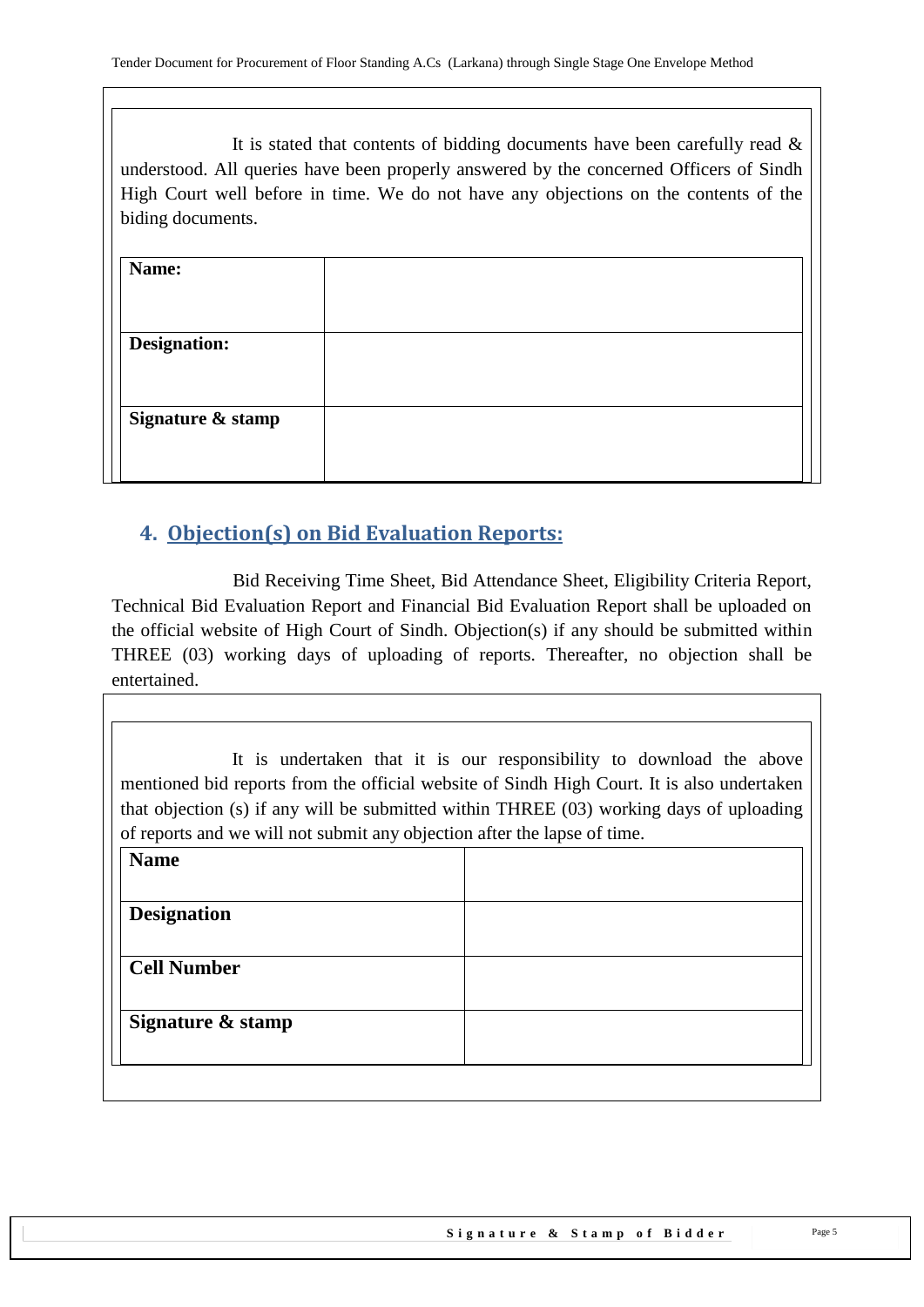# <span id="page-5-0"></span>**5. Preliminary Examination of Bids:**

 Procurement Committee shall examine the bids to confirm that all required documents (soft & hard copies) and specifications/ technical documentation requested in bidding documents have been provided, and to determine the completeness of each document submitted. If any of the required documents or information is missing, the bid shall be rejected. Further, Sindh High Court shall examine the Bid to confirm that all terms and conditions specified in the bidding documents have been accepted by the Bidder without any material deviation or reservation.

# <span id="page-5-1"></span>**6. Financial Evaluation of Eligibility Qualified Bid(s):**

 *Financial Evaluation of eligibility qualified Bid (s) shall be done on the basis of unit price without GST*. All government taxes shall be applicable as per rules. Tender may be awarded to the lowest bidder (s) subject to fulfillment of all the terms & conditions of bidding documents and specifications/ requirements of Sindh High Court as mentioned in bidding documents.

|                | <b>Hard Copies (print out) of following documents are mandatory.</b>        |                  |
|----------------|-----------------------------------------------------------------------------|------------------|
| S.No           | <b>Eligibility Criteria</b>                                                 | <b>Available</b> |
|                |                                                                             | (Yes or No)      |
| 1              | Complete filled, signed & stamped Tender Document.                          |                  |
| $\overline{2}$ | <b>Relevant Tax Registration Certificates</b>                               |                  |
|                | (GST & NTN)                                                                 |                  |
| 3              | Copies of <b>at least THREE (03) Purchase Orders</b> of similar nature      |                  |
|                | during the last three years. Minimum One $(01)$ for each year $(2018, 100)$ |                  |
|                | $2019 \& 2020$ is mandatory.                                                |                  |
| $\overline{4}$ | <b>Undertaking</b> on judicial stamp paper that firm has never been         |                  |
|                | blacklisted by any government semi government, autonomous and               |                  |
|                | stated owned organization.                                                  |                  |
|                | (As per format given at the last page of tender document)                   |                  |
| 5              | Average Financial turnover (Sales Revenue) of at<br>least                   |                  |
|                | <b>Rs. 2 million</b> per annum during the last three years. (authenticated  |                  |
|                | financial statements are required)                                          |                  |
| 6              | <b>Profile</b> of company/firm/partnership                                  |                  |

### **Hard Copies (print out) of following documents are mandatory.**

<span id="page-5-2"></span>**7. Mandatory Qualification/ Eligibility Criteria:**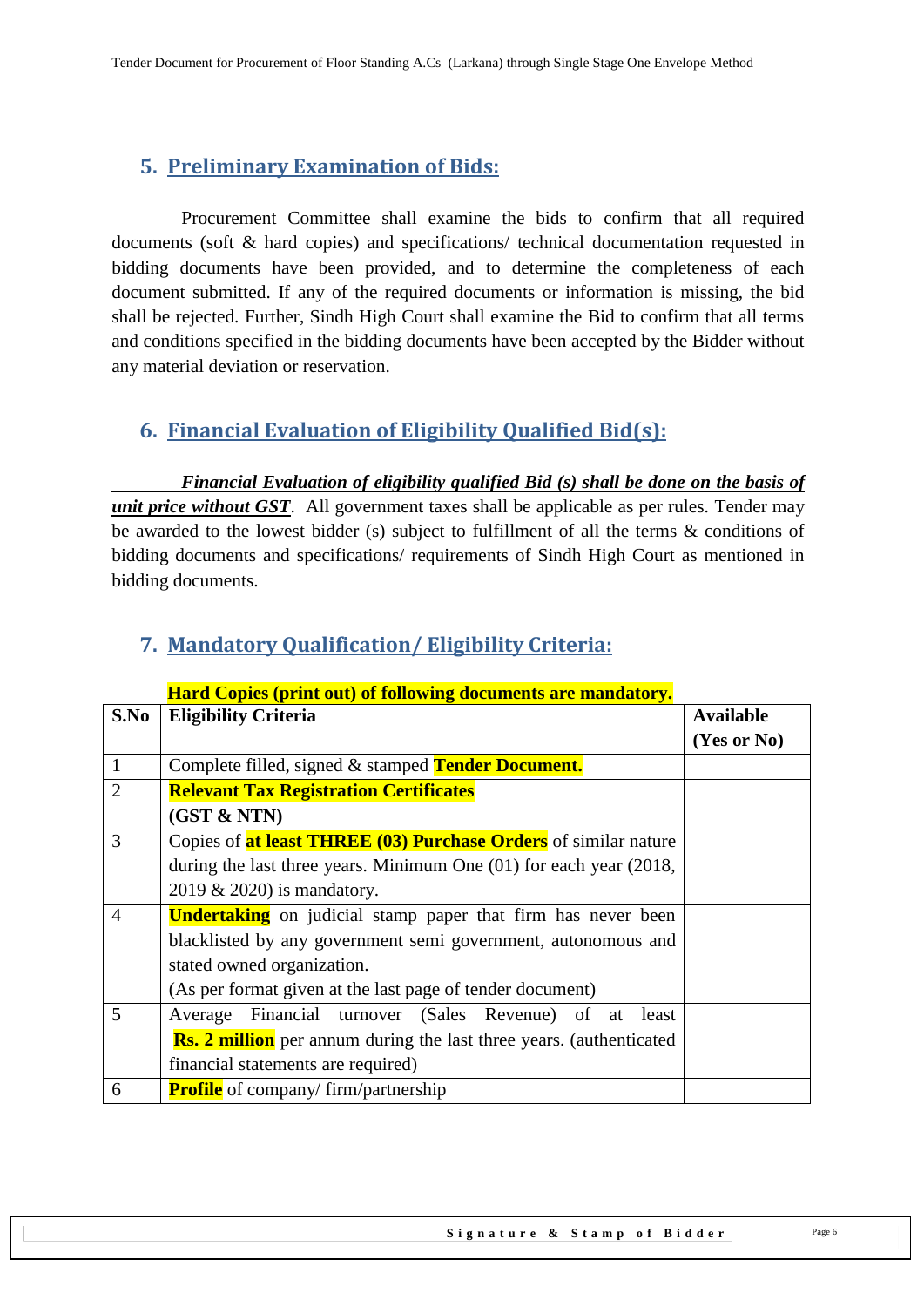|      | <b>Soft Copies (CD/DVD/USB) of following documents are mandatory.</b> |                                 |  |
|------|-----------------------------------------------------------------------|---------------------------------|--|
| S.No | <b>Eligibility Criteria</b>                                           | <b>Available</b><br>(Yes or No) |  |
|      | Complete filled, signed & stamped Tender Document                     |                                 |  |
| 2    | <b>Relevant Tax Registration Certificates</b><br>(GST & NTN)          |                                 |  |

It is undertaken that I have provided soft and hard copies of the above mentioned documents. It is understood that Sindh High Court reserves the right to reject our bid/ disqualify us in case of non-availability of the above mentioned documents and decision of Sindh High Court shall be final.

| Name:             |  |
|-------------------|--|
|                   |  |
|                   |  |
| Designation:      |  |
|                   |  |
|                   |  |
|                   |  |
|                   |  |
| Signature & stamp |  |
|                   |  |
|                   |  |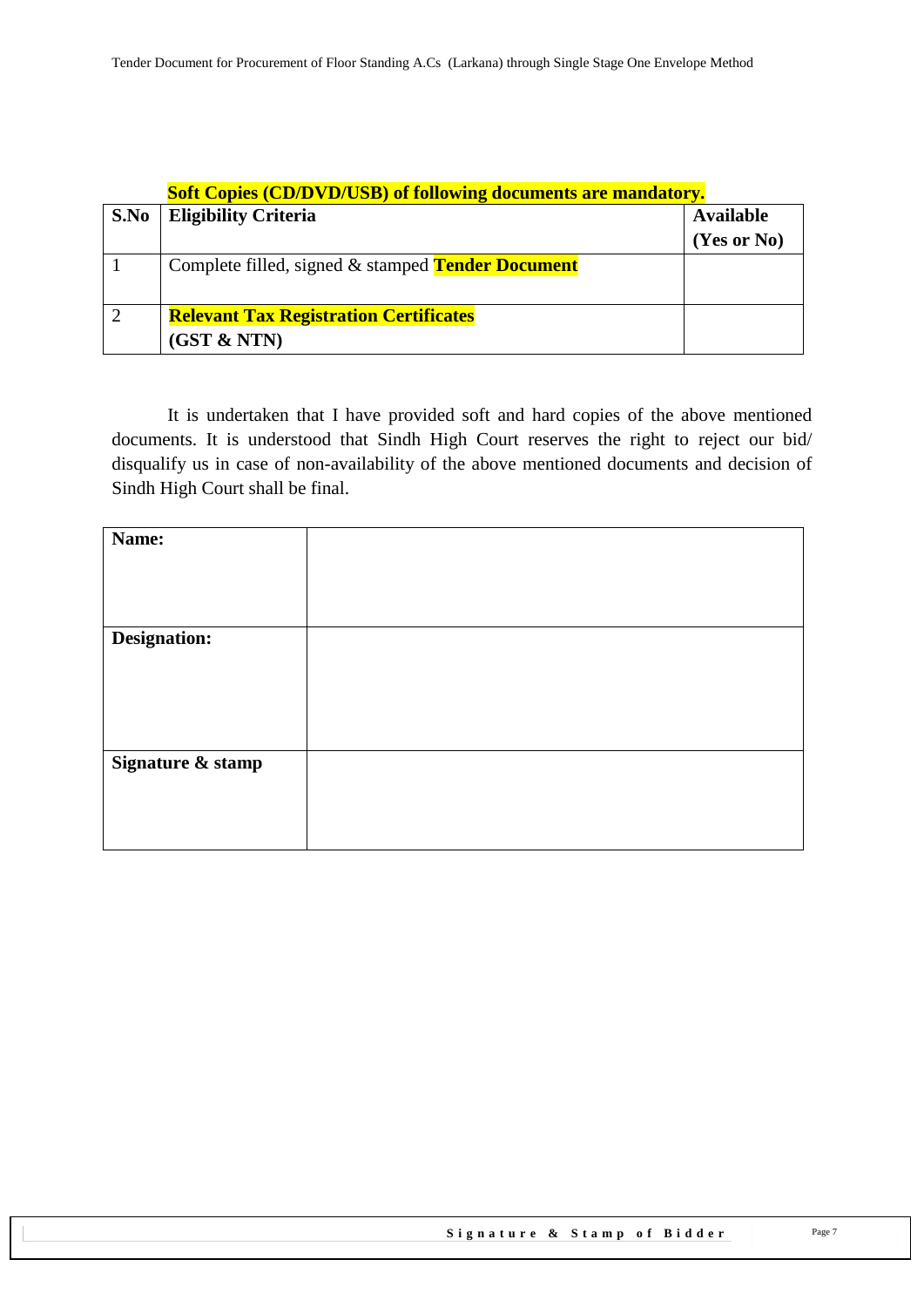**Please attach/ staple/ paste GST** 

**Registration Certificate in this box**

#### <span id="page-7-1"></span><span id="page-7-0"></span>**7.1. COPY OF GST**

#### Signature & Stamp of Bidder Page 8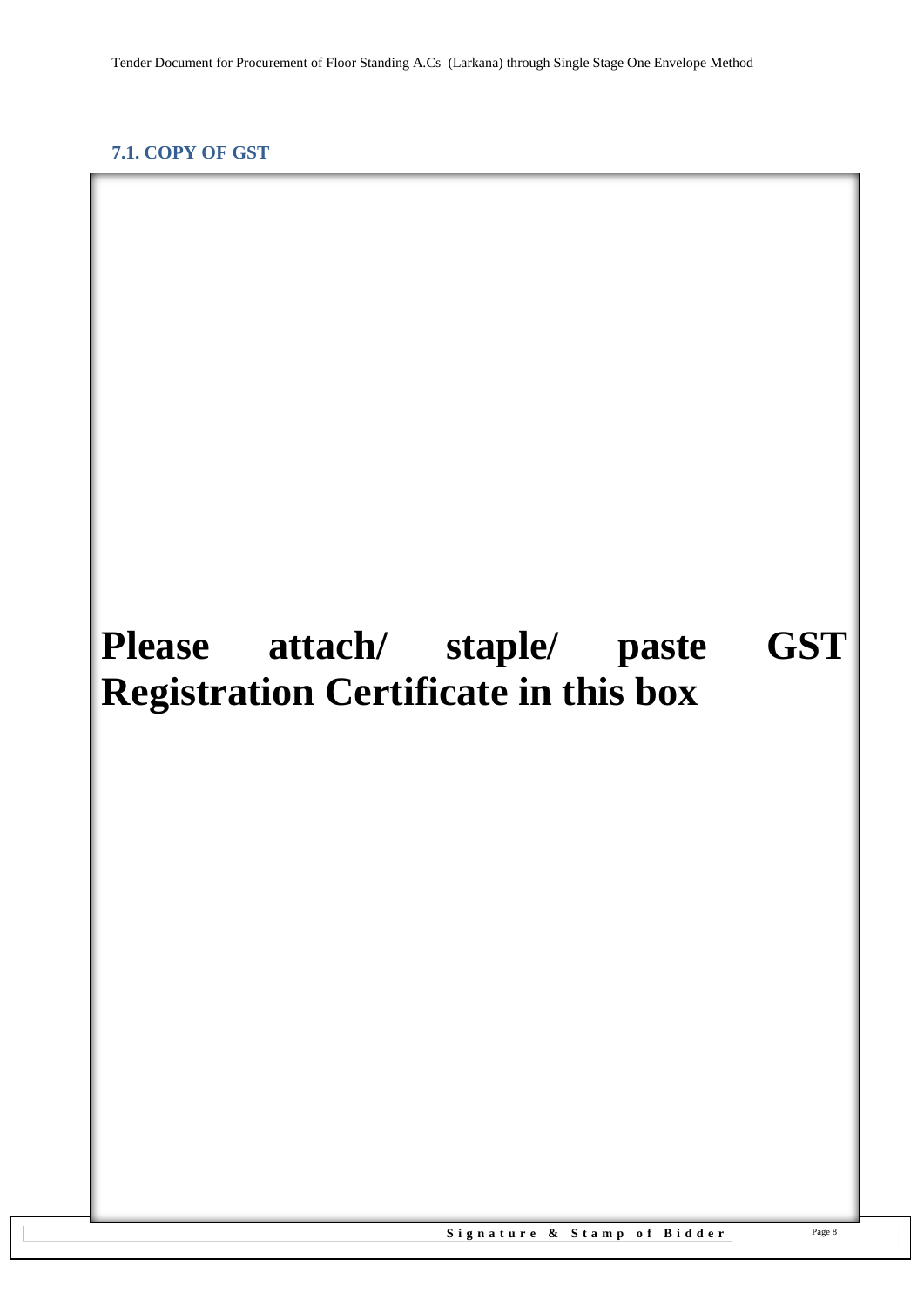<span id="page-8-1"></span><span id="page-8-0"></span>**7.2. COPY OF NTN**

# **Please attach/ staple/ paste NTN Registration Certificate in this box**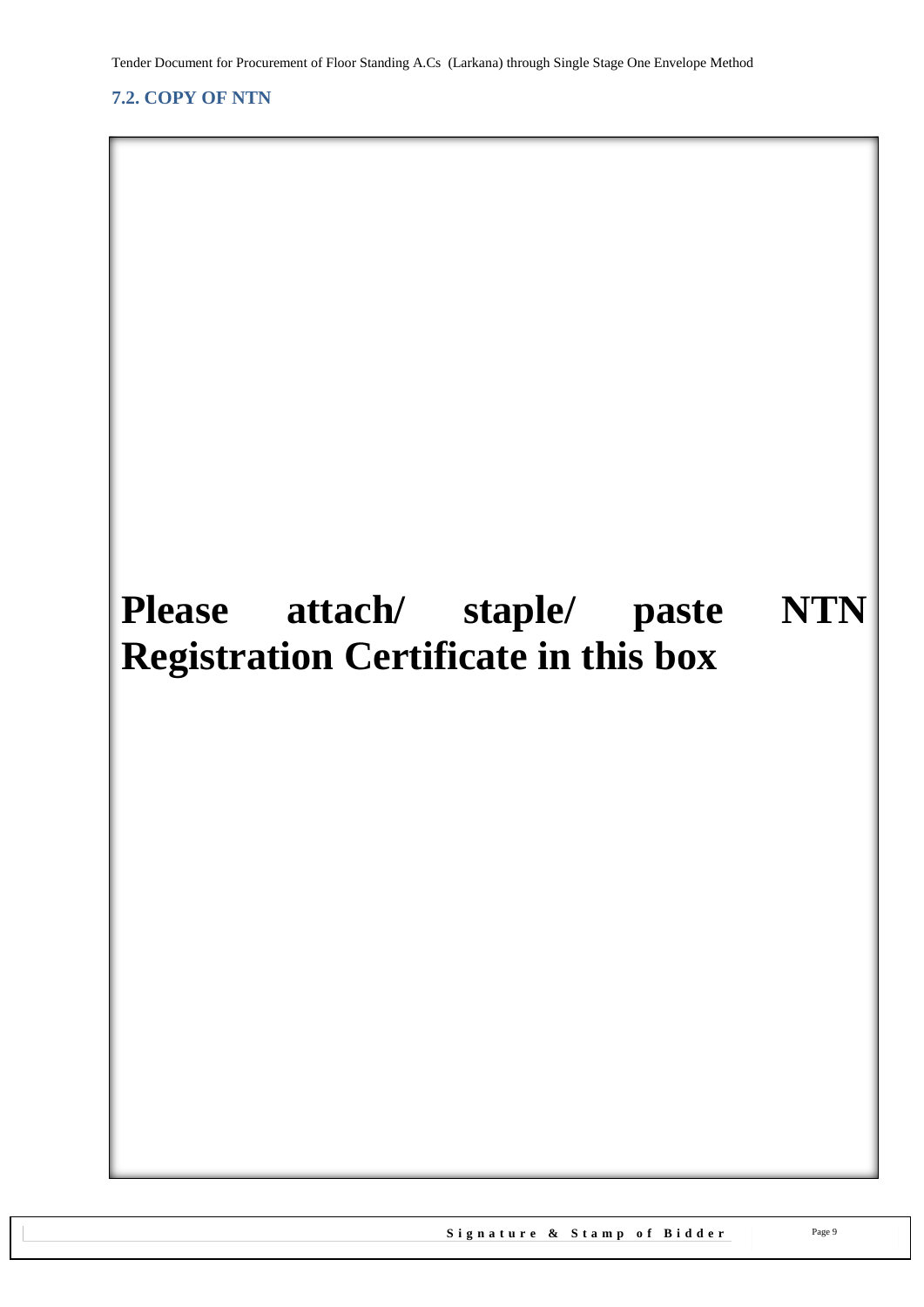#### <span id="page-9-0"></span>**7.3. Details of Purchase Orders of Similar Nature**

| S.No           | Purchase Order issued Purchase<br>by<br>(Name of Organization) | <b>Order No</b> | <b>Date</b><br><b>Purchase</b><br><b>Order</b> | of Details<br>(Make,<br><b>Model</b><br>etc) |
|----------------|----------------------------------------------------------------|-----------------|------------------------------------------------|----------------------------------------------|
| $\mathbf{1}$   |                                                                |                 | $\ldots$ - $\ldots$ -2018                      |                                              |
| $\overline{2}$ |                                                                |                 | $\cdots$ - $\cdots$ -2019                      |                                              |
| 3              |                                                                |                 | $\cdots$ - $\cdots$ -2020                      |                                              |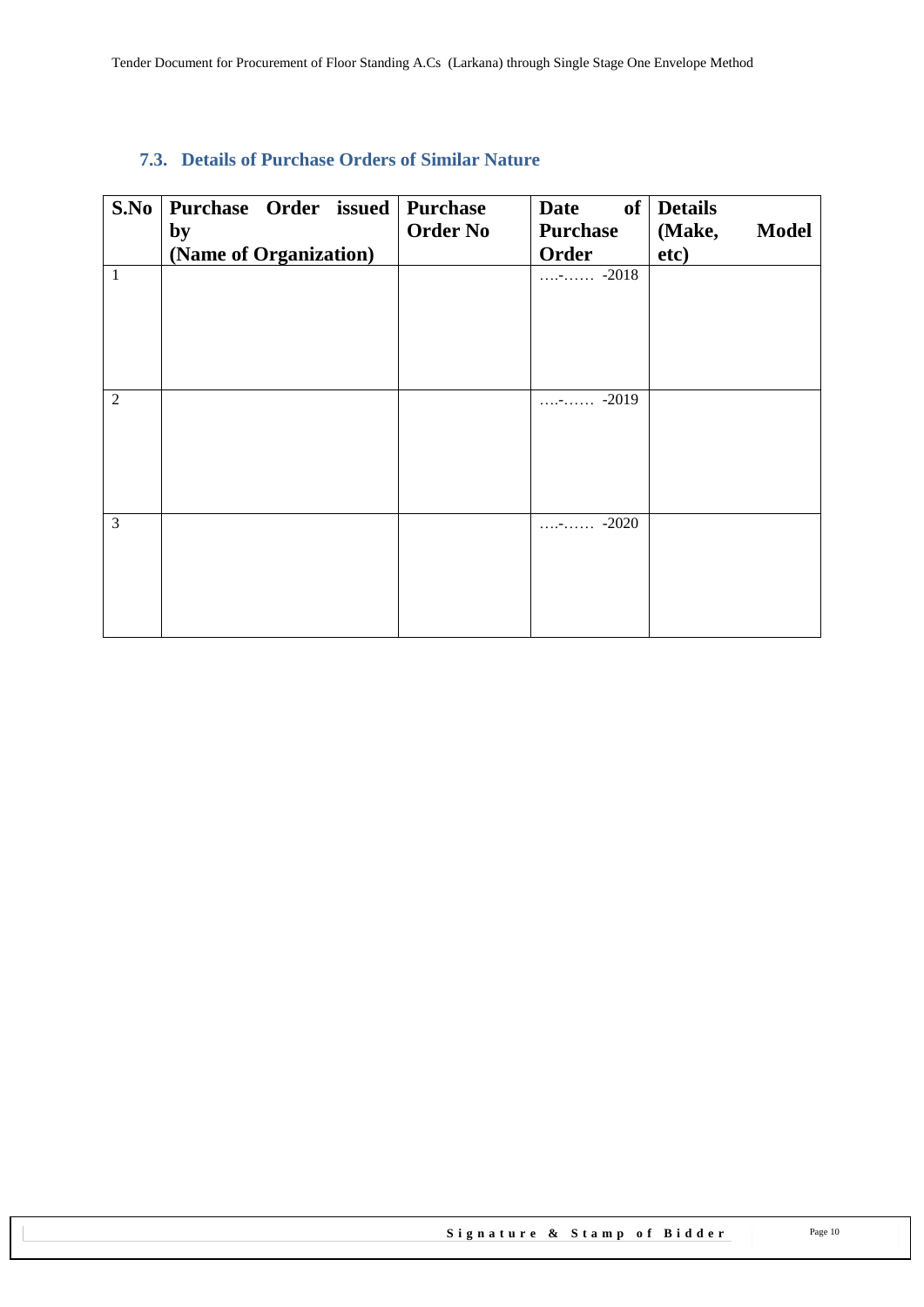<span id="page-10-0"></span>**7.3.1. COPY OF PURCHASE ORDER (2018)**

# **Please attach/ staple/ paste Purchase Order (2018) in this box**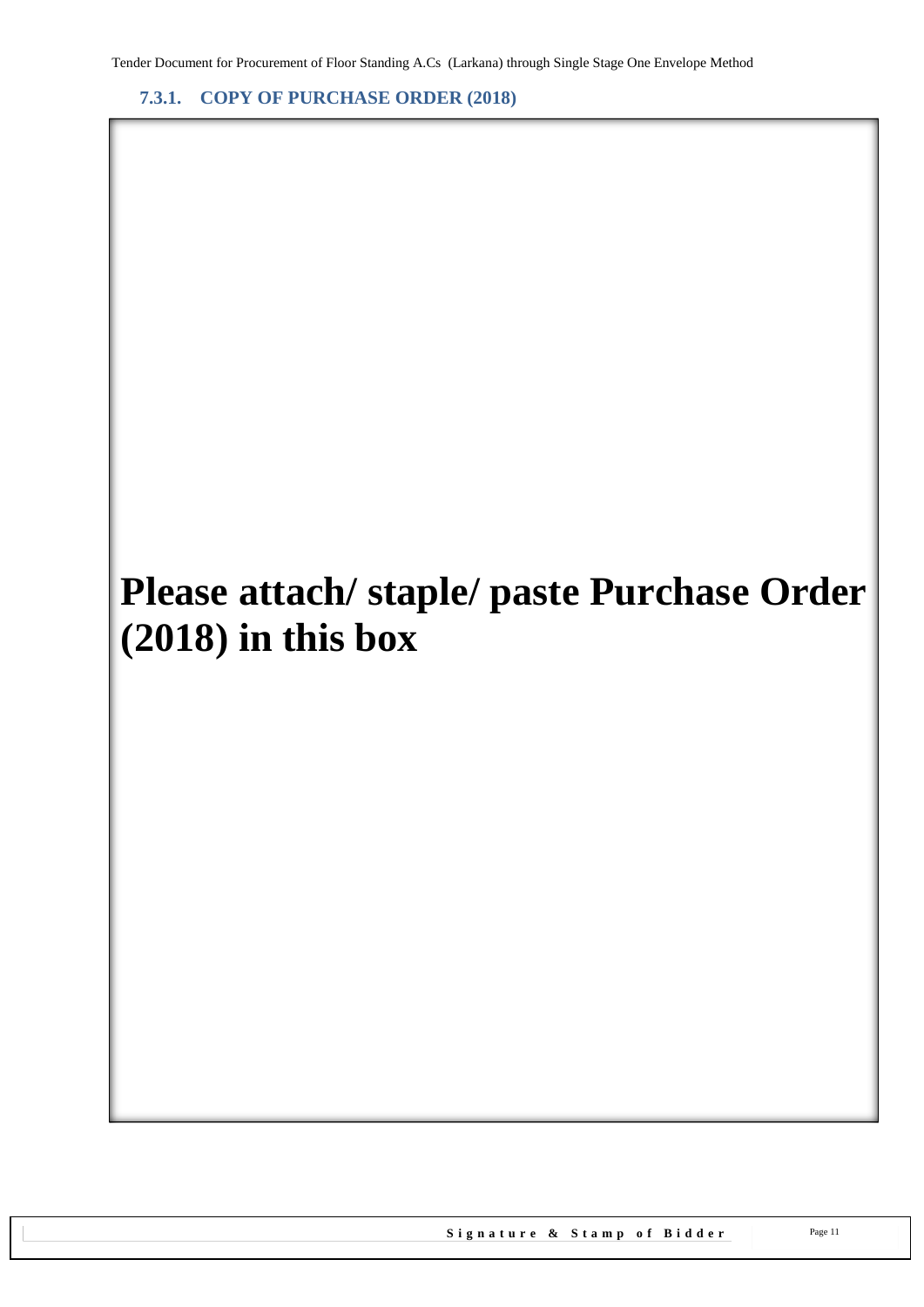<span id="page-11-0"></span>**7.3.2.COPY OF PURCHASE ORDER (2019)**

# **Please attach/ staple/ paste Purchase Order (2019) in this box**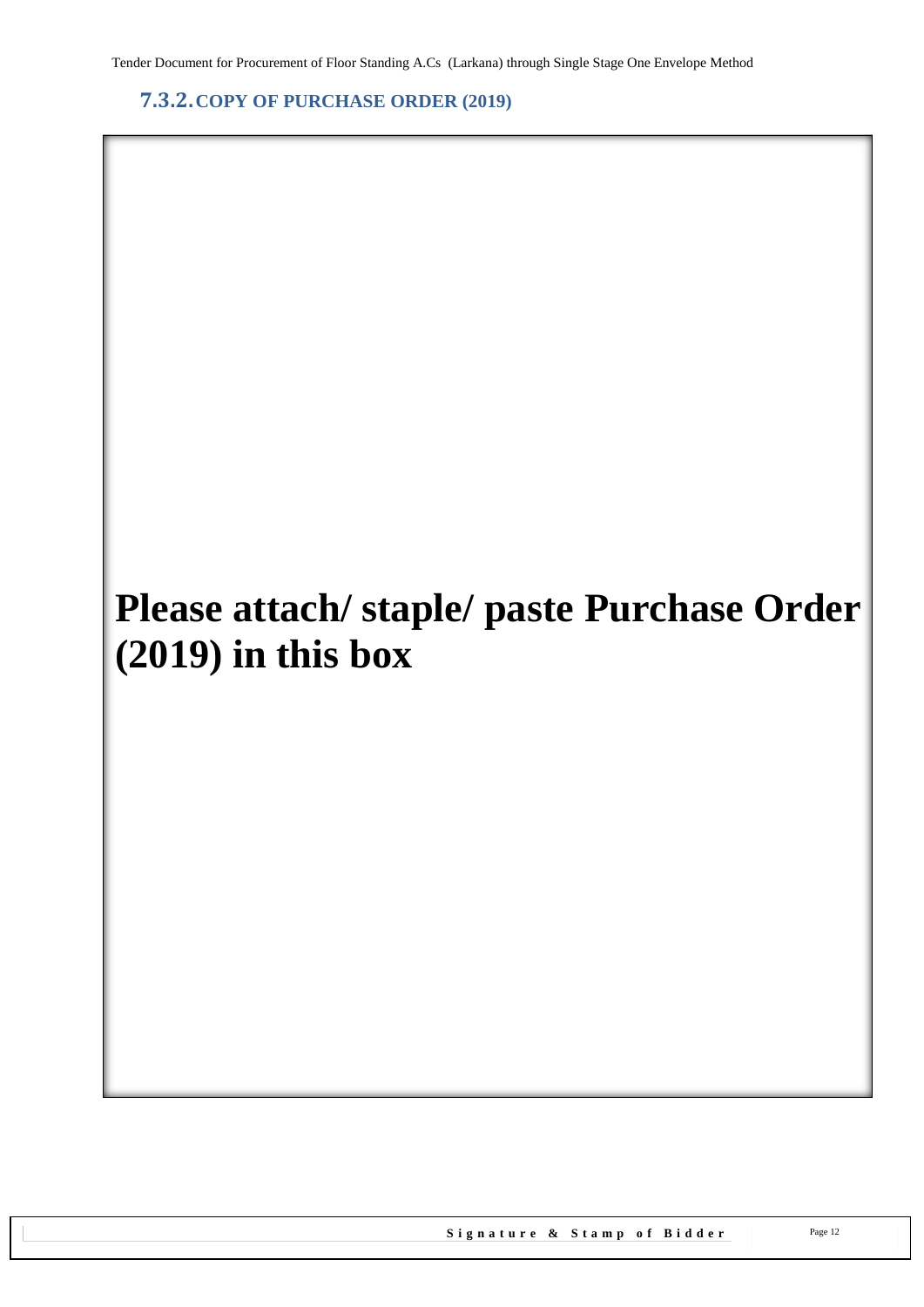<span id="page-12-0"></span>**7.3. COPY OF PURCHASE ORDER (2020)**

# **Please attach/ staple/ paste Purchase Order (2020) in this box**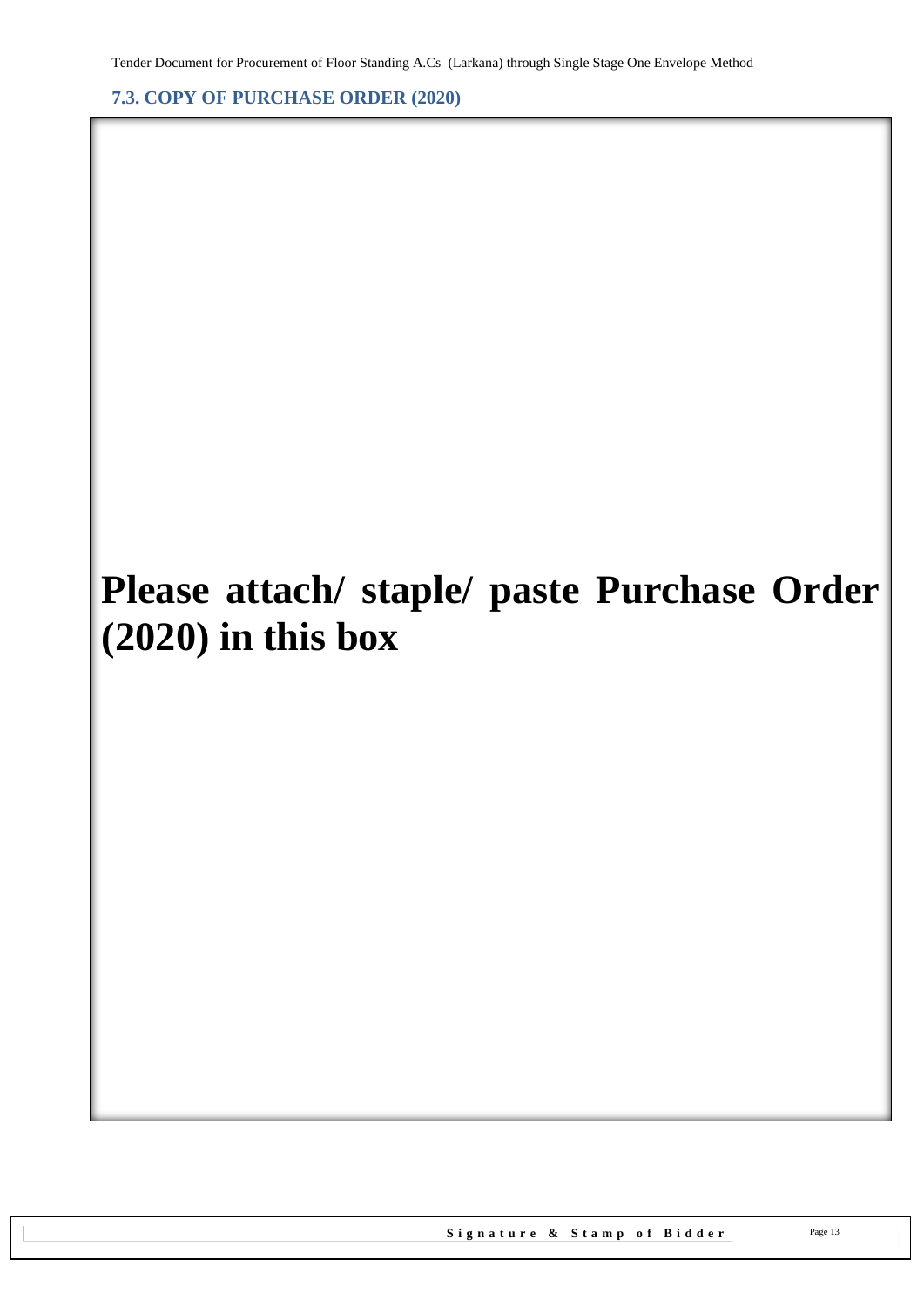#### <span id="page-13-0"></span>**7.4. Details of Financial Turnover/ Sales Revenue of A.Cs during the last three (03) years**

| S.No<br><b>Financial Year</b> | Turnover (Rs.) |
|-------------------------------|----------------|
|                               |                |
| 2018                          |                |
|                               |                |
|                               |                |
|                               |                |
|                               |                |
|                               |                |
|                               |                |
|                               |                |
|                               |                |
|                               |                |
|                               |                |
|                               |                |
|                               |                |
|                               | 2019<br>2020   |

\*Please furnish authenticated financial statements for verification of your financial turnover as mentioned above.

\*Please be informed that financial turn over means net sales revenue. Available credit balance in bank account cannot be considered as financial turn over/ sales revenue. Hence, you are required to provide supporting document (s) for verification of your financial turnover/ sales revenue.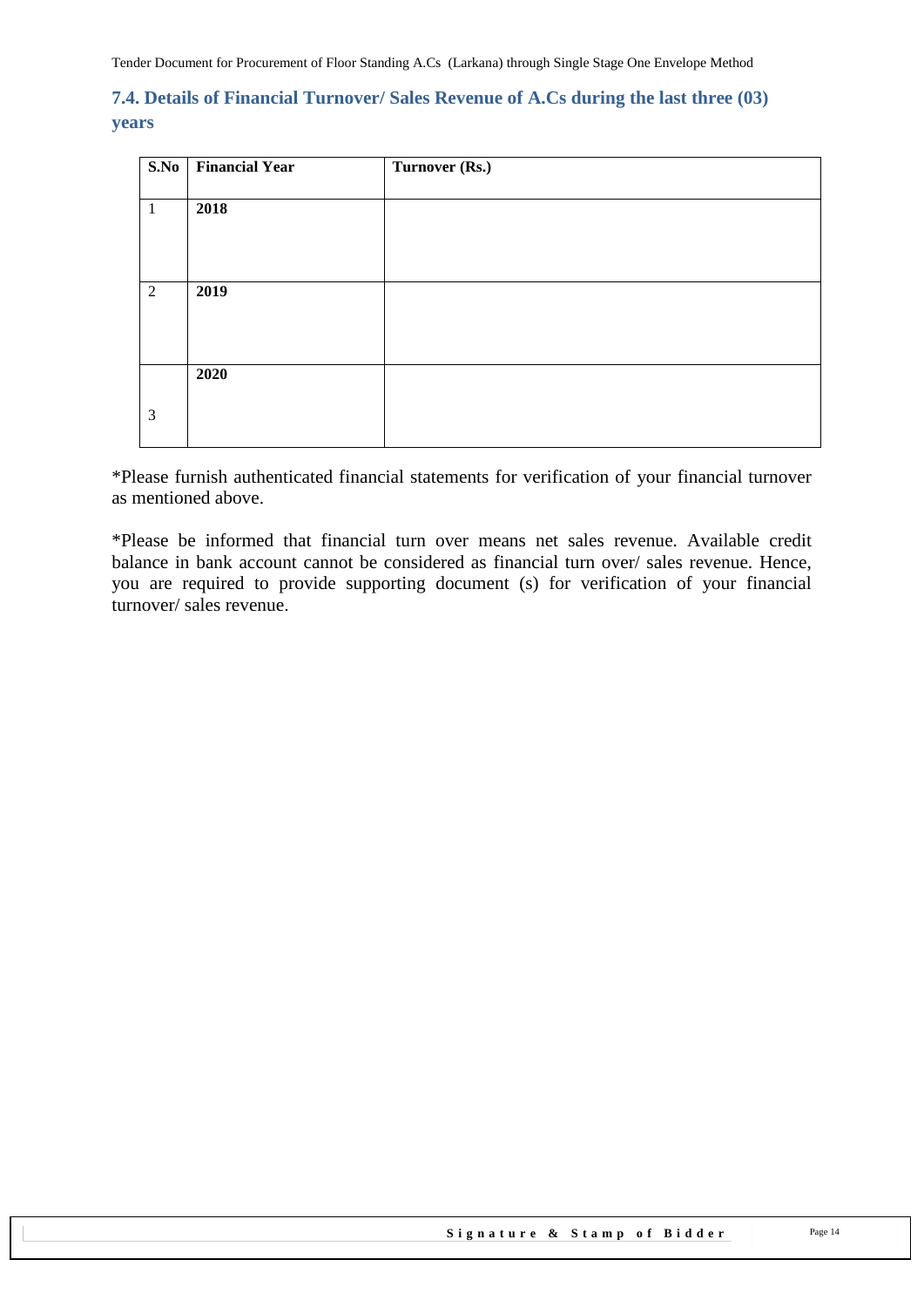# <span id="page-14-0"></span>**8. Specifications and required quantity of Floor Standing A.Cs (Larkana):**

|                               | Specifications of Floor Standing A.C & Stabilizer (Larkana)   |  |
|-------------------------------|---------------------------------------------------------------|--|
| <b>Brand</b>                  | Mitsubishi, Gree, or equivalent standard                      |  |
| <b>Country of Origin</b>      | UK/JAPAN/Malaysia/ Thailand or equivalent standard            |  |
| <b>Cooling Power in Ton</b>   | $2.0$ Ton                                                     |  |
| <b>BTU Capacity</b>           | 24000 BTU                                                     |  |
| <b>Technology</b>             | Invertor/Conventional                                         |  |
| <b>Voltage</b>                | Low Voltage startup,                                          |  |
| <b>Accessories</b>            | With all required accessories/ wires/ installation etc.       |  |
| Date of Launch                | Discontinued products or products whose production has been   |  |
|                               | announced to be discontinued by manufacturer will not be      |  |
|                               | considered                                                    |  |
| <b>Installation</b><br>&      | Product will be installed at Judges Lodge, Larkana as per     |  |
| <b>Transportation</b>         | standard SOP of installation.                                 |  |
|                               | Complete installation kit shall be provided by the bidder.    |  |
|                               | Extra Civil and Electrical work will not be included in the   |  |
|                               | installation of floor standing A.Cs & stabilizers.            |  |
| <b>Stabilizer 15000 watts</b> | Universal or equivalent standard (3 Phase) with standard      |  |
|                               | official warranty.                                            |  |
| <b>Warranty</b>               | 3 Years Compressor, 1 Year Parts & Service.                   |  |
| <b>Required Quantity</b>      | FOUR(04)                                                      |  |
|                               | Quantity may be increased or decreased as per availability of |  |
|                               | budget and as per rules.                                      |  |

# <span id="page-14-1"></span>**9. Financial Proposal:-**

- a. Rates must be quoted in Pakistani Currency.
- b. All Government taxes shall be applicable as per rules.
- c. No request for change in make & model shall be considered during and after award of tender. Kindly do not quote model which you cannot deliver after award of tender.
- d. Taxes shall be deducted by the Office of A.G Sindh and its decision shall be final.
- e. No request for change in price shall be considered under any circumstances due to fluctuation in dollar prices or any other factor affecting the prices. Please quote price after considering all factors which may affect the price.
- f. Bidder should be active vendor I.D at the time of submission of bill.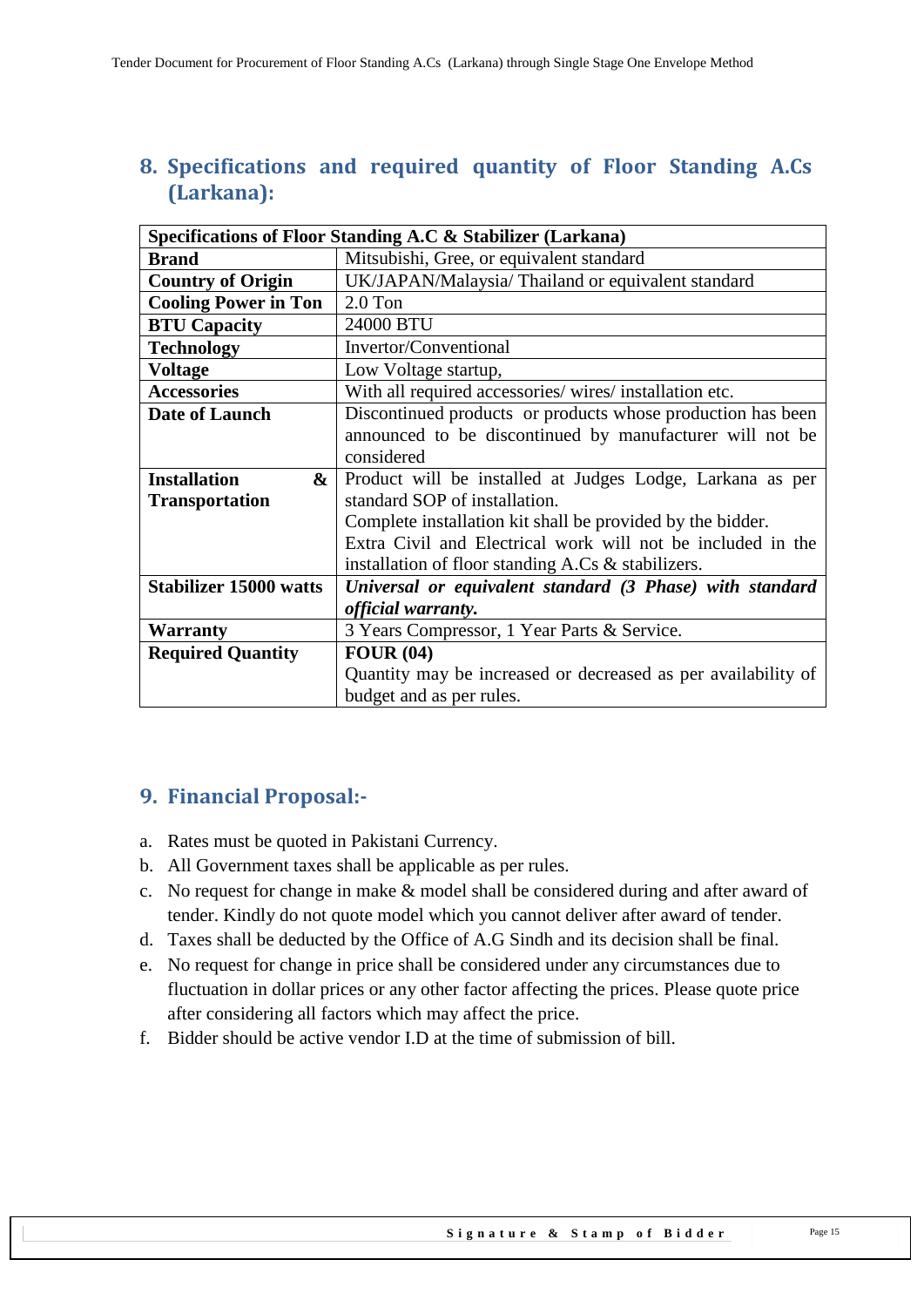|      |                                | <b>FINANCIAL PROPOSAL</b>                                                                          |                                                                                             |
|------|--------------------------------|----------------------------------------------------------------------------------------------------|---------------------------------------------------------------------------------------------|
| S.No | <b>Brand, Make &amp; Model</b> | Unit Price without<br><b>GST</b><br>including<br>installation/<br>transportation/ other<br>charges | Unit Price without GST<br>including<br>installation/<br>transportation/<br>other<br>charges |
|      |                                | Rs. (in figures)                                                                                   | Rs. (in words)                                                                              |
|      |                                |                                                                                                    |                                                                                             |

| <b>Name</b>        |  |
|--------------------|--|
| <b>Designation</b> |  |
| <b>Cell Number</b> |  |
| Signature & stamp  |  |
|                    |  |

|                                      | <b>Chairman, Procurement Committee</b> |
|--------------------------------------|----------------------------------------|
|                                      |                                        |
|                                      |                                        |
|                                      |                                        |
| <b>Member, Procurement Committee</b> | <b>Member, Procurement Committee</b>   |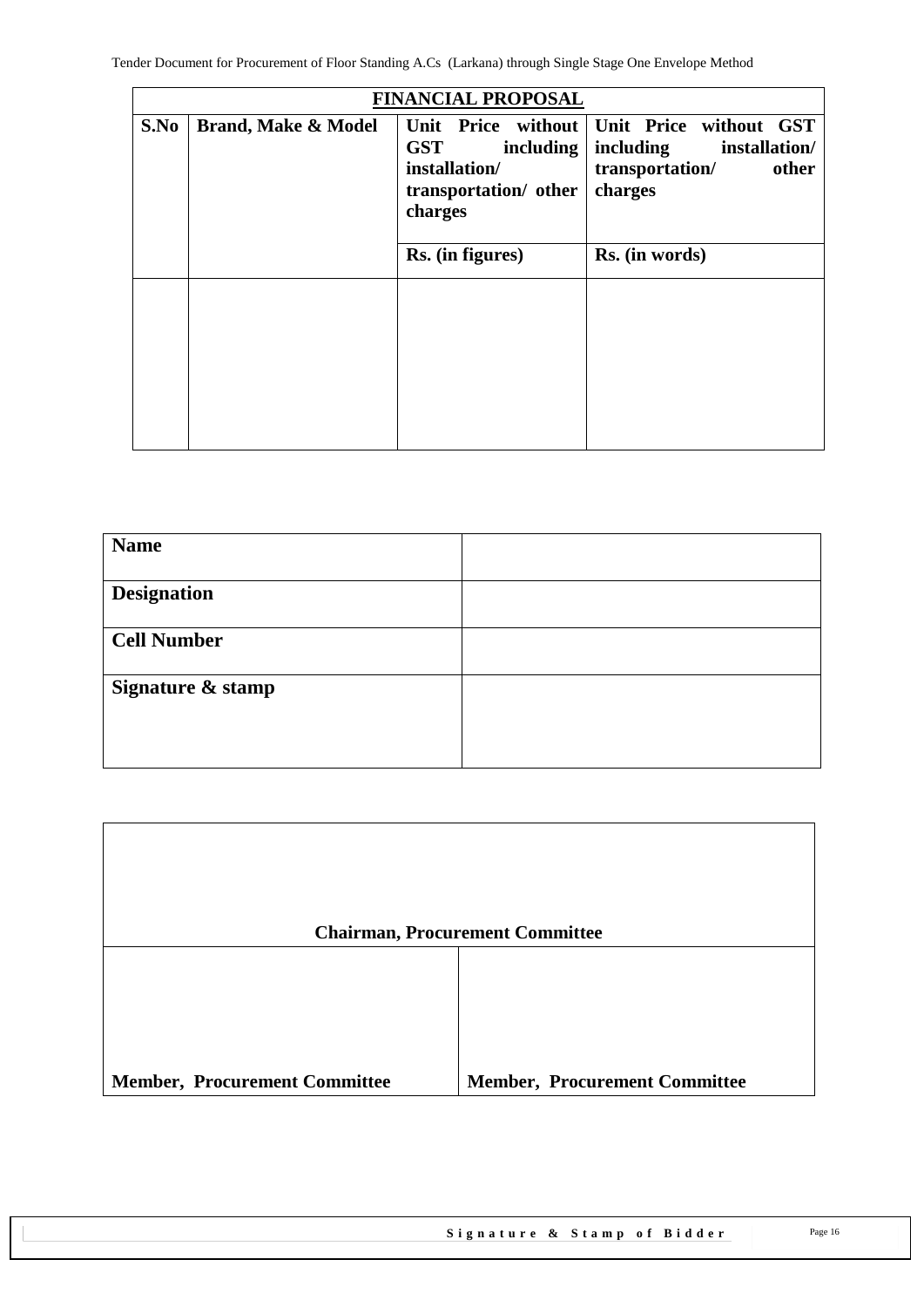#### <span id="page-16-0"></span>**9.1. Sample of Calculation of Bid Security (along with financial proposal)**

- 1. **Bid Security of 1% of total quoted amount** will be deposited along with Tender Document in shape of BID SECURITY FORM/ PAY ORDER/ BANK DRAFT as reflected in tender notice.
- 2. Bid Security should favour Registrar, High Court of Sindh, Karachi.
- 3. Original Bid Security and copy of the same is mandatory.

| S.No | <b>Name of Items</b>                 | Unit<br>without<br>Rs.<br>(in figures) | Price<br><b>GST</b> | Unit<br>without<br>Rs.<br>(in figures | <b>Price</b><br><b>GST</b> |
|------|--------------------------------------|----------------------------------------|---------------------|---------------------------------------|----------------------------|
|      | <b>Total Amount</b><br>(without GST) |                                        |                     |                                       |                            |
|      | 1% of Total Amount                   |                                        |                     |                                       |                            |
|      | <b>Pay Order Number</b>              |                                        |                     |                                       |                            |
|      | <b>Pay Order Issuance Date</b>       |                                        |                     |                                       |                            |
|      | <b>Name of Banker</b>                |                                        |                     |                                       |                            |
|      | <b>Amount of Pay Order</b>           |                                        |                     |                                       |                            |
|      | <b>Period of Validity</b>            |                                        |                     |                                       |                            |

**Please attach/ paste/ staple copy of Bid Security in this Box**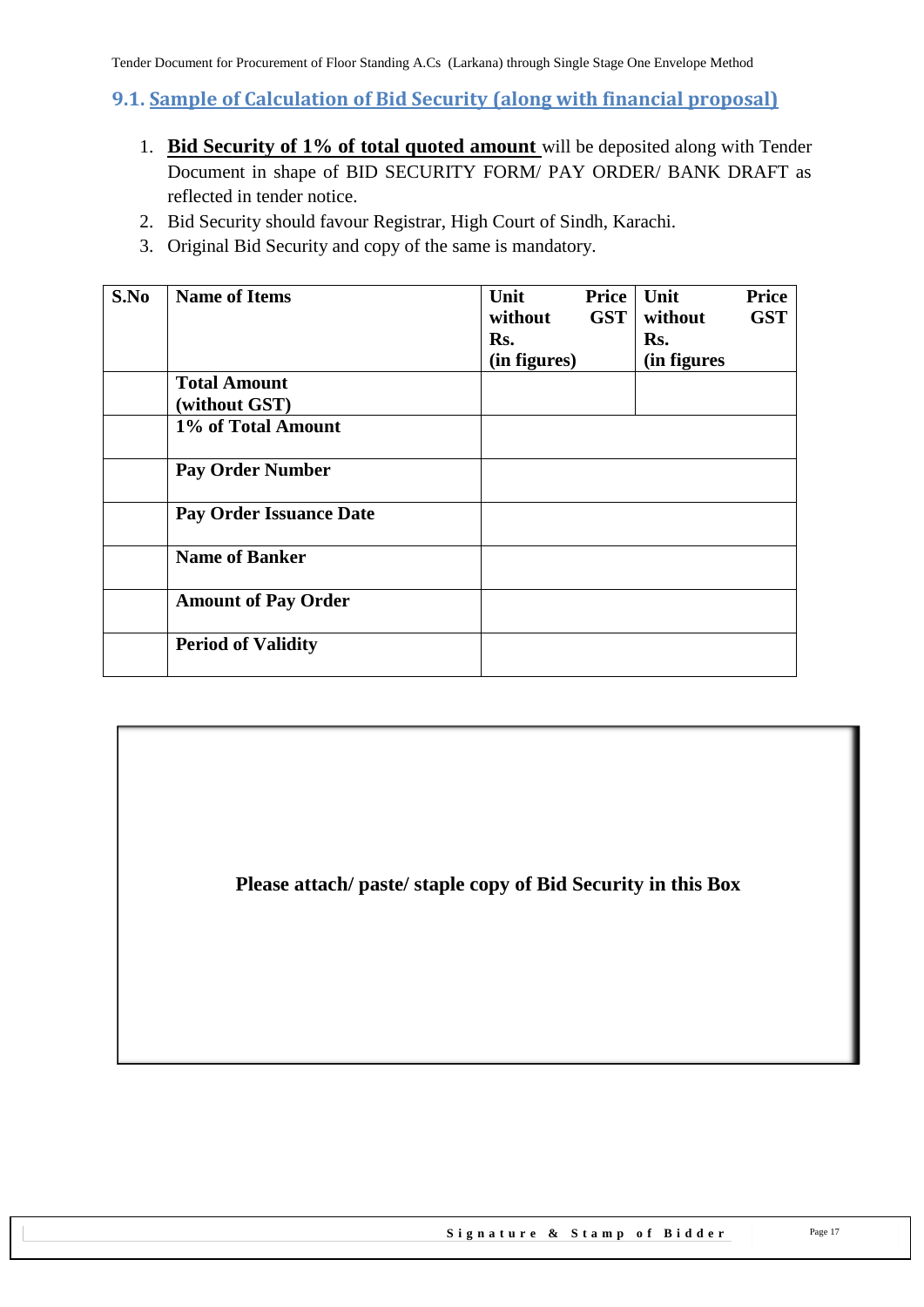#### <span id="page-17-0"></span>**10. Terms & Conditions:**

- 1. **Bidding Method**: *Single Stage-One Envelope method* will be adopted for bidding process as per SPPRA Rules.
- 2. **Qualification/ Eligibility:** Bidders are bound to submit soft and hard copies of all documents as mentioned in Eligibility Criteria Section, in order to establish their eligibility to participate in bid. In case of non-availability of either, soft or hard copy, bidder may be disqualified.
- 3. **Release of Bid Security**: The bid security of unsuccessful bidder will be released by SHC after award of work or after expiry of bid validity period as per rules.
- 4. **Late Bids**: Sindh High Court shall not consider any bid that arrives after the deadline for submission of bids, as reflected in NIT. Any bid received after the deadline for submission of bids shall be declared late, rejected, and returned unopened to the Bidder.
- 5. **Responsive Bids**: A substantially responsive Bid is one that conforms to all the terms, conditions, and specifications of the Bidding Documents without material deviation, reservation, or omission. Non-responsive Bids shall not be considered. Bidders are advised in their own interest to prepare their bids as per format, requirements, terms & conditions, mentioned in bid documents. Bidders are also advised to submit soft and hard copies of all required documents along with their bids.
- 6. **Award of Contract**: Sindh High Court may award the Contract to the **qualified Bidder** whose offer has been determined to be the lowest bid and is substantially responsive to the Bidding Documents, provided further that the Bidder is determined to be qualified to perform the Contract satisfactorily.
- 7. **Notification/ Purchase Order for Award of Contract**: Prior to the expiration of the period of bid validity, Sindh High Court will notify the successful Bidder, in writing, that its Bid has been accepted. Until a formal Contract is prepared and executed, the purchase order/ notification of award shall constitute a binding Contract.
- 8. **Performance Security**: The bid security of successful bidder will be released after submission of Performance Security equal to **10% of total cost of contract**.
- 9. **Release of Performance Security**: Performance Security shall be released after successful delivery of goods and issuance of satisfactory certificate from the concerned officer.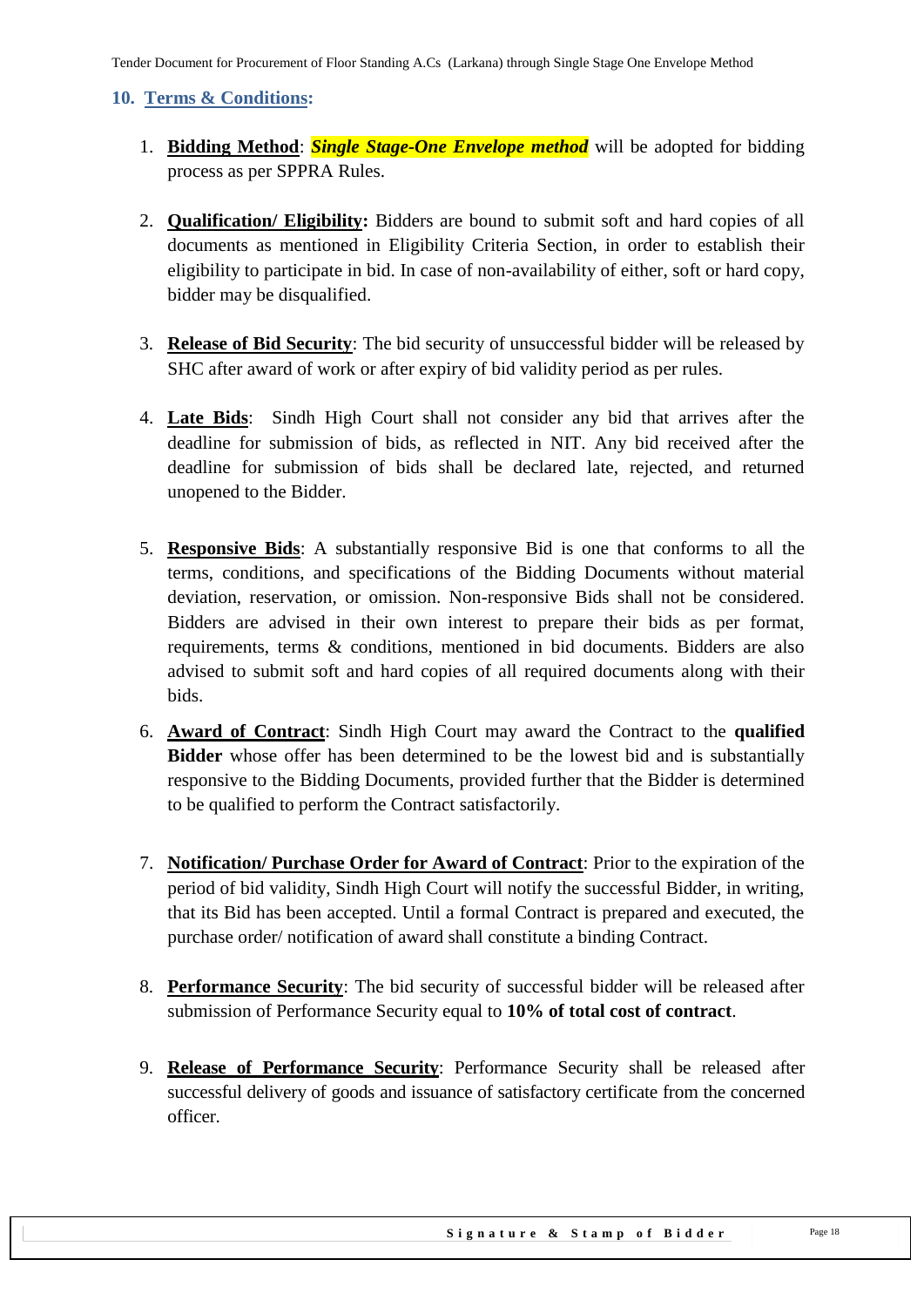- 10. **Validity Period:** The procurement contract will be awarded within bid **validity period i.e. 90 days** as per SPRRA Rules.
- 11. **Receiving/Acceptance of Purchase Order:** The vendor will sign the copy of the Purchase Order as acknowledgement. Copy of Purchase Order along with relevant documents must be submitted along with bill.
- 12. **Delivery Mechanism**: Successful bidder shall deliver the goods within **thirty (30) calendar days** of issuance of Purchase Order.
- 13. **Delayed Delivery:** 1% penalty of the total amount will be imposed per day for which the company/firm/agency failed to deliver within the delivery/execution period. No request for extension in delivery date shall be considered.
- 14. **Inspection:** Physical inspection will be carried out by the concerned Officer of this Court. Ordered material is subject to final inspection at the time of delivery.
- 15. **Quantity Delivered:** Competent Authority reserves the right to increase/decrease the quantity as per requirement and availability of funds, as per rules.
- 16. **Payment Term:** Payment shall not be made in advance before making delivery. Payment shall be issued by the office of A.G Sindh and cheque will be handed over to bidder (s) or his authorized representative (s).
- 17. **Condition of Goods**: All items must meet in all respects with the sample/specifications & conditions of the Order and must be in good condition & conform to the best industrial quality standards; otherwise they will be liable to be rejected as per rules.
- 18. **Rejection of Goods:** We reserve the right to cancel any or all the items if material is not in accordance with our specification or if the delivery is delayed.
- 19. **Disclosure of Confidential Script/Material:** All rights reserve with the SHC and no information either in written/electronic media/copying form should be disseminated without the permission of the authority.
- 20. **Resolution of Differences:** In case of any difference or dispute arises between the parties, the same shall be dealt with as per rules.
- 21. **Rules, Regulations & Policies:** All rules, regulations and policies will be governed in accordance to the SPPRA.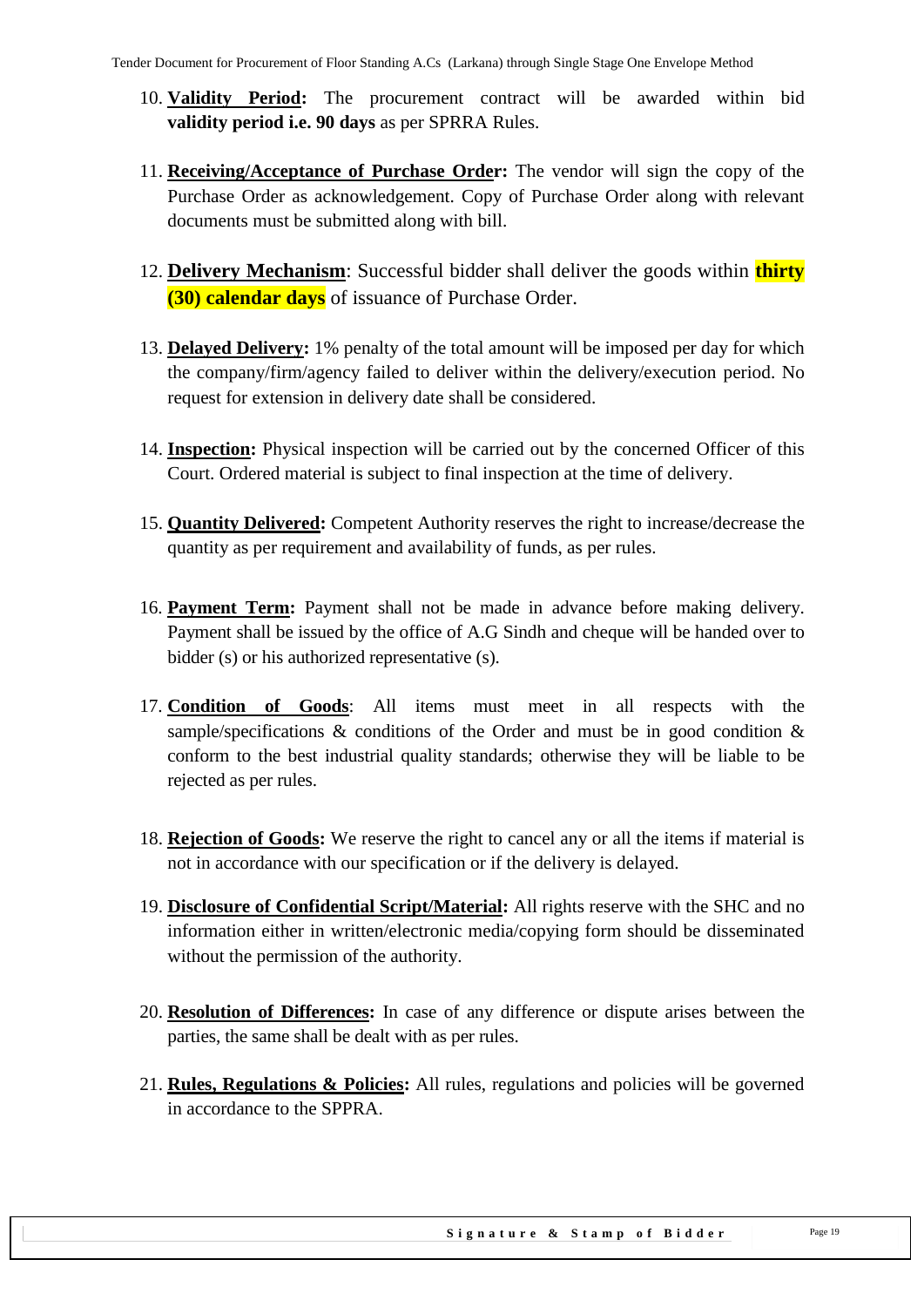- 22. **Mistakes in Calculation:** The contractor/ supplier will be liable for any mistakes in calculation of price/ rate and amount and shall be liable to suffer the loss arises at any stage of contract, due to mistakes in calculation or tax rates.
- 23. **Government tax(es), levi(es) and charges(s)**: All Government taxes (including Income tax and stamp duty), levies and charges will be charged as per rules. Bidder should keep them updated regarding taxation issues in consultation with the relevant tax regulatory authorities.
- 24. **Stamp Duty**: Stamp duty will be levied as per rules. All matters of stamp duty shall be dealt with by the budget branch and A.G Sindh.
- 25. **Alternative Bids**: Alternative bids shall not be considered and complete tender shall be rejected being non-responsive.
- 26. **Cost of Bidding**: Tender documents can be downloaded free of cost. However, the Bidder shall bear all costs associated with the preparation and submission of its bid, and Sindh High Court shall not be responsible or liable for those costs, regardless of the conduct or outcome of the bidding process.
- 27. **Rights of Sindh High Court**: Sindh High Court reserves the right to accept or reject any bid, and to annul the bidding process and reject all bids at any time prior to contract award, without thereby incurring any liability to Bidders.
- 28. **Interest on Late Payments**: No interest shall be paid on late payment if cheque is received late from the Office of A.G Sindh. However, every effort shall be made for timely payments to successful bidders.
- 29. **Insurance:** The goods supplied under that contract should be fully insured. All cost of insurance shall be paid by the successful bidder. If the goods are not insured then risk if any shall be suffered by the successful bidder.
- 30. **Warrants:** Supplier must warrants that goods supplied would be new, unused and as per best industrial standards. All terms and conditions of standard warranty shall be applicable.
- 31. **Termination of Contract**: SHC may terminate the contract, if the successful bidder fails to supply all or parts of goods within definite time or fails to perform any other obligations of contract or bidder has failed to submit performance security or bidder has involved in fraud/ corruption.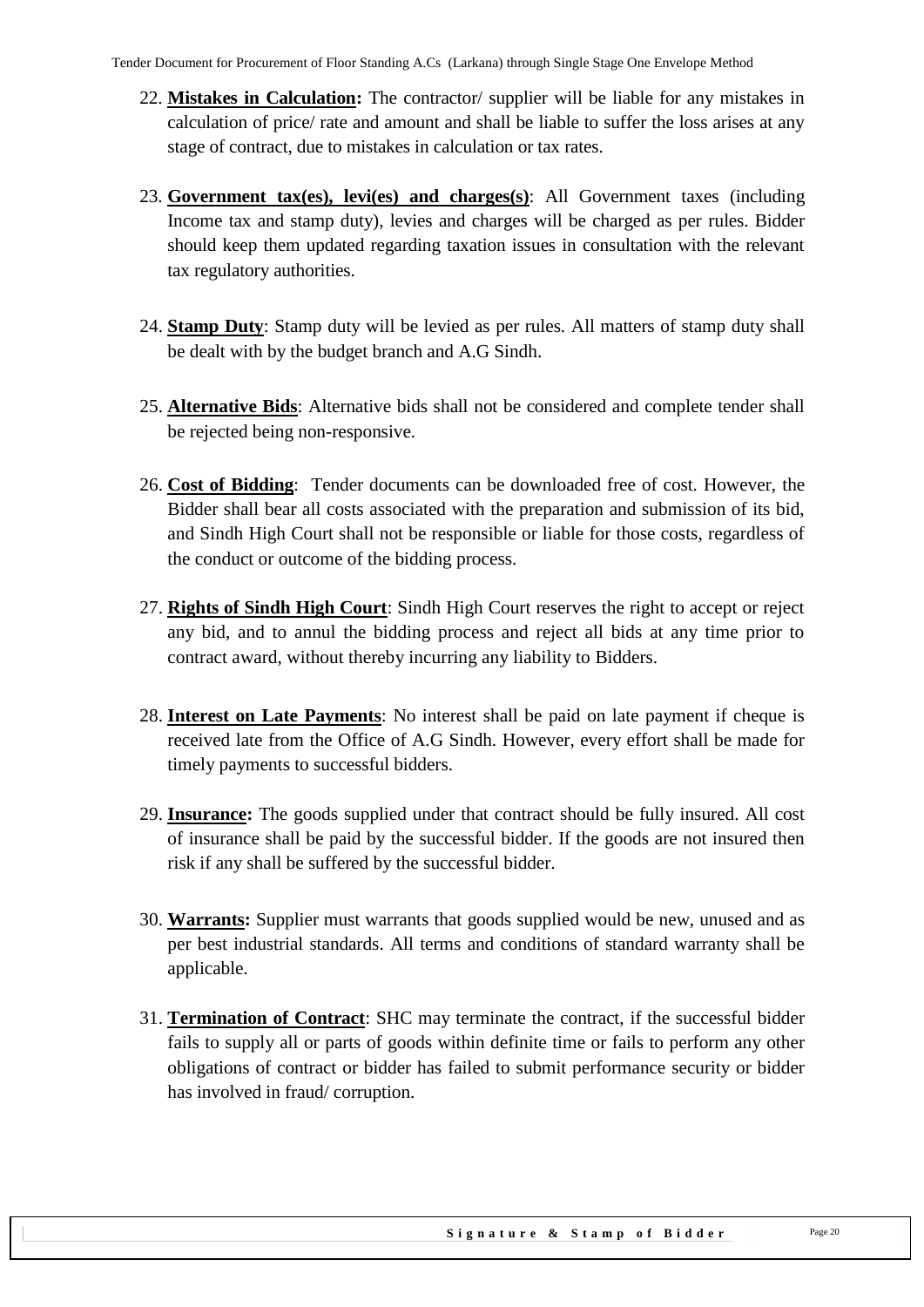32. **Manipulation of Tender Documents**: Any type of manipulation/ alteration/ changes in tender document by the bidder for favoring the bidder shall not be tolerated under any circumstances and bid shall be rejected being non-responsive.

It is hereby certified that the terms and conditions have been read, agreed upon and signed.

| Name:             |  |
|-------------------|--|
|                   |  |
|                   |  |
|                   |  |
| Designation:      |  |
|                   |  |
|                   |  |
| Signature & stamp |  |
|                   |  |
|                   |  |
|                   |  |
|                   |  |
| <b>Cell No</b>    |  |
|                   |  |
|                   |  |
|                   |  |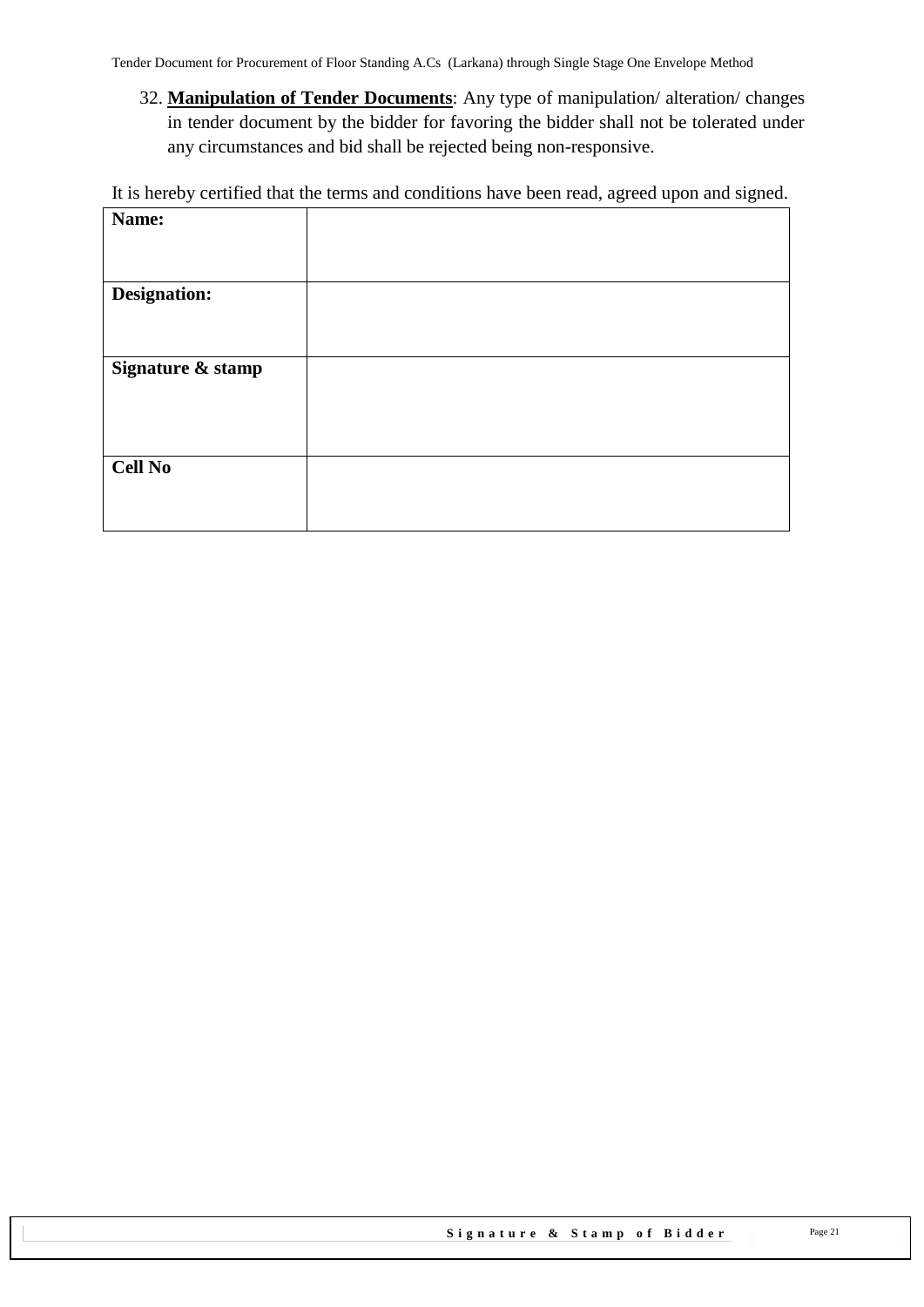### <span id="page-21-0"></span>**11. Format of Undertaking (to be submitted on stamp paper):**

.

| We,                      | located<br>at                                                                                                                                                                                                                                                                                                                      |
|--------------------------|------------------------------------------------------------------------------------------------------------------------------------------------------------------------------------------------------------------------------------------------------------------------------------------------------------------------------------|
|                          | do hereby undertake/ declare on Oath at under:-                                                                                                                                                                                                                                                                                    |
|                          | 1. That we are not black listed from any government/ semi government/<br>autonomous/ private or any other national or international organization since the                                                                                                                                                                         |
| date of operation.       | 2. That we are not defaulter with any bank or financial institution.                                                                                                                                                                                                                                                               |
| Sindh.                   | 3. That we have not provided any false/ misleading information to High Court of                                                                                                                                                                                                                                                    |
|                          | 4. That our organization will not engage in corrupt, fraudulent, collusive, coercive<br>or obstructive practices in competing for the tender in question.                                                                                                                                                                          |
|                          |                                                                                                                                                                                                                                                                                                                                    |
|                          | or inducing the procurement of any contract.                                                                                                                                                                                                                                                                                       |
| <b>Name of Deponent:</b> |                                                                                                                                                                                                                                                                                                                                    |
| <b>Designation:</b>      |                                                                                                                                                                                                                                                                                                                                    |
| Signature & stamp        | due to corrupt business practices of our organization (if any) and if the same is<br>proved then we will pay compensation to High Court of Sindh an amount<br>equivalent to ten times the sum of any commission, gratification, bribe, finder's<br>fee or kickback given by our organization (if any) for the purpose of obtaining |